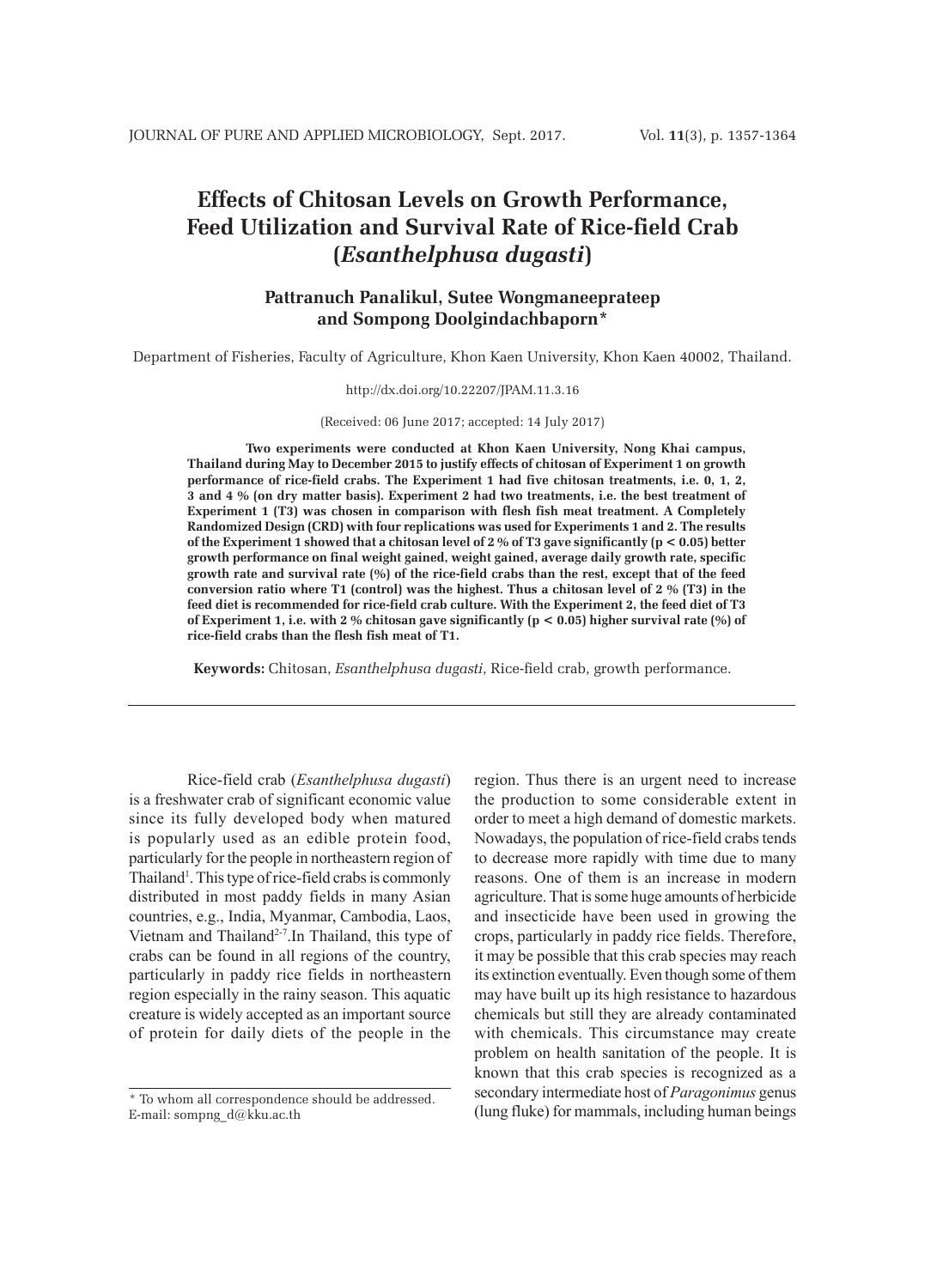as the final host. Thus consuming poorly cooked crabs containing metacercariae of *Paragonimus*  spp. could undoubtedly harmful to health $8-10$ . Therefore, culturing the crabs under aquaculture technique for human consumption could avoid contaminations of hazardous chemicals. In crab culture, a successful achievement may not only rely on good brood stock and suitable environment but also it may be depended on quality of feed diets. However, publication on this particular creature is relatively limited.

The use of chitosan chemical in feed diets in aquaculture has been reported to attain some certain achievements since this linear homopolymer of b-(1, 4)-2-amino-2deoxy-D-glucose was used by a number of workers, e.g. on plant and animal applications<sup>11</sup>, on applications in medicine<sup>12</sup>, agriculture and aquaculture. In aquaculture, it is utilized as an immunostimulant to protect salmonids against bacterial disease (Brook trout*, Salvelinus fontinalis*, against *Aeromonas salmonicida*13, Rainbow trout, *Oncorhynchus mykiss*, against *A. salmonicida* and *Vibrio anguillarum*14), augmenting the respiratory burst and phagocytic activities in the gilthead sea bream (Esteban *et al*. 15,16, Ortuno *et al*. 17, 2000; Cuesta *et al*. 18), immersion and dietary supplements (yellowtail, *Seriola quinqueradiata,* against *Pasteurella piscicida*19). Nevertheless, Niu *et al.*12 stated that the effects of dietary chitosan are not well justified and the use of chitosan in feed diet of crustacean is relatively limited. Therefore, there is an urgent need to carry out more experiments on rice-field crabs with the use of different chitosan levels (%) in feed diets in order to justify the best diet formula and the best formula can be used for further work as to compare the results with the use of fish meat in place of ration diet. This is to provide adequate information for growers of rice-field crabs for the utmost economic benefit. The objectives of this investigation include an evaluation on the effects of different levels of chitosan in combination with feed diets on growth performance of the rice-field crabs (*Esanthelphusa dugasti*). The best feeding formula will be used in comparison with fish meat for feeding alone. The fish flesh meat is to be used as a feed diet. The attained results may of important value to growers of the rice-field crabs overseas, and particularly for the Thai growers.

#### **MATERIALS AND METHODS**

The various dried feed ingredients were collected, i.e. fish meal, broken rice, corn or maize, soybean meal, rice bran, wheat, crab meal, soybean oil, cellulose, limestone, and vitamins. Each of which was milled into powder to pass through a 320 mm mesh screen. The chitosan percentages of 0, 1, 2, 3 and 4 were added to form different diet formulae where appropriate (Table 1). The ingredients were thoroughly mixed for 5 min. by an electric mixer with an added amount of lipid. Deionized water  $(300 \text{ ml kg}^{-1} \text{ dry ingredients})$ mixture) was also added then placed in a mincer (soft-type pellets without steaming) to pass through a 2 mm diameter and the resulted strands were steamed for 5 min. before drying in an electric oven at 60 °C for 12 hrs then cut into a 2-3 mm in length and later kept in the fridge for further uses $20$ . **Experimental Procedure**

Two experiments were carried out at the Department of Fisheries, Faculty of Agriculture, Khon Kaen University, Khon Kaen, Thailand during May to December 2015. For Experiment 1, a feed diet was formulated with the use of various ingredients to form a complete diet formula and then the same formulated feed diet was duplicated five times and each was added with chitosan levels of 0 (control), 1, 2, 3, and 4  $\%$  as to form five treatments altogether, i.e. 0 % (control, diet 1, T1), 1 % (diet 2, T2), 2 % (diet 3, T3), 3 % (diet 4, T4), and 4 % (diet 5, T5). The treatments are shown in Table 1. This experiment aimed to justify the growth performance of the rice-field crabs in relation to chitosan levels. The experiment was laid in a Completely Randomized Design (CRD) with four replications and it was carried out for 60 days. With Experiment 2, the experiment was conducted right after the Experiment 1 was terminated. Two treatments were used, i.e. T1 was conducted with use of the diet formula of T3 of the Experiment 1 was used to compare with a treatment with the use of flesh fish meat of common silver barb (*Barbodes gonionotus*). The experiment was carried out for 90 days, i.e. it reached 150 days of age at the end of the experimental period. Again, a Completely Randomized Design (CRD) with four replications was used. Twenty rice-field crabs were used for each replication and this was done for both experiments.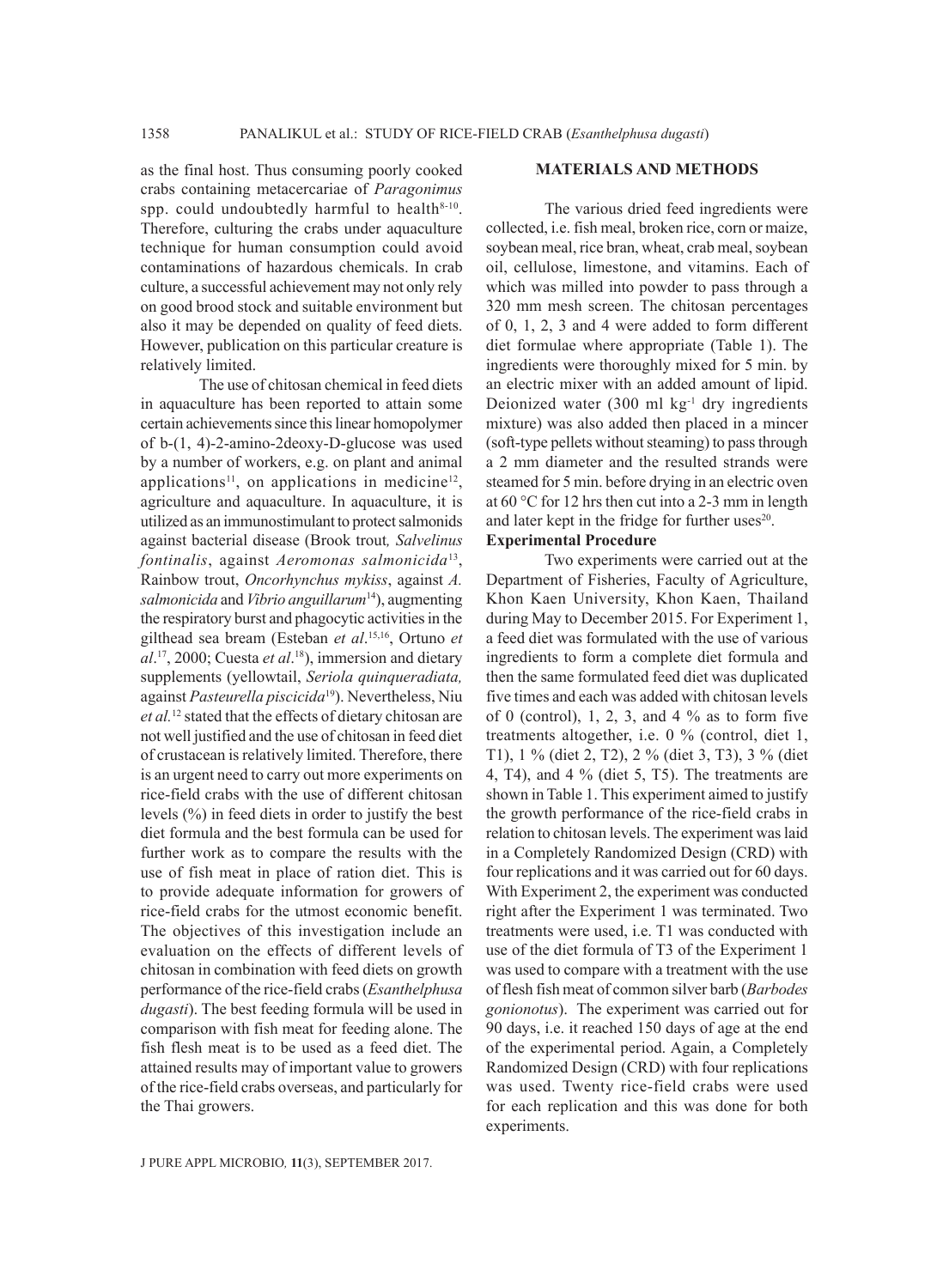Juvenile rice-field crabs at an age of first molting period were taken from female brood stock cultured at the Department of Fisheries, Faculty of Agriculture, Khon Kaen University. For each replication, twenty crabs were randomly allocated into each acrylic container with a dimension of 30 x 42 x 8 cm in width, length and height, respectively. Twenty slots were established within each acrylic container and each has a dimension of 7.5 x 8.4 x 8 cm in width, length and height, respectively. Five holes for water drainage were made for each slot and each slot was occupied by a single crab. Each acrylic container was finally placed into a plastic container with a dimension of 34 x 46 x 12 cm in width, length, and height, respectively. None chlorine tap water of 3 litres was filled up in each container. These were carried out for Experiment 1. For Experiment 2, again twenty crabs derived from Experiment 1 were randomly allocated into each cement tank. Each tank has a dimension of 2 x 2 x 1 m in width, length and height, respectively. Each cement tank contained twenty plastic baskets and each plastic basket has a single crab in it. Each plastic basket has a dimension of 18 x 26 x 10 cm in width, length and height, respectively. The twenty plastic baskets were placed in rows (5 x 4) within a cement tank. This was done for each replication. Each tank was filled up with tap water up to 80 cm in height, i.e. with a volume of water of  $3.2 \text{ m}^3$ .

### **Culture Media and Feeding Managements**

Juvenile crabs of each replication were fed 3 times daily by hand (9.00 am, 1.00 and 5.00 pm). The feed diet was placed into plastic trays and the given amount was adjusted according to body weight and its appetite by examining the remaining residues in trays at 3 hrs intervals after its first given period yet only three times daily. The remaining feed diet was dried off and weighed out as to calculate the consumed amount by the crabs. Feces were siphoned out daily before feeding was taken place and 50 % of exchanged water was filled in daily as to maintain cleaned water for the crabs. Water temperature was maintained at a range between 24.5 to 26.7  $\mathrm{^0C}$ , and pH values were within a range between from 7.84 to 7.97. Dissolved oxygen was maintained no less than 3.5 mg L-1. This was done for Experiment 1. For Experiment 2, the same procedure as that of Experiment 1 was carried out for Experiment 2 except an amount of 50 % of water in each replicated tank was

siphoned away and replaced with new cleaned water within every fortnight. Temperature was at a range between 26.1 to 27.1  $\rm{^0C}$  and pH values were within a range of 7.84 to 7.96. Other contributed items were similar to that of the Experiment 1. **Growth Measurements**

The measurements in millimeters carried out with rice-field crab samples were initial carapace width, and length and final carapace width, and length along with the counting on numbers of time or frequency in molting. At the end of the experimental period, the growth performance and survival rate of the crabs were recorded and calculated with the use of the following formulae, i.e. survival rate  $(SR\%) = Nf x 100/Ni$ ; weight gained  $(WG) = Wf - Wi$ ; average daily growth rate  $(ADG, g/crab) = Wg/T$ , specific growth rate (SGR,  $\%$  day) = (In Wf x In Wi) x 100/T; feed conversion ratio (FCR) =  $Df/WG$ , where Ni = number of initial crabs,  $Nf =$  number of the final crabs,  $Wi =$  initial live weight (g),  $Wf = final weight (g)$ ,  $T = time$ interval in days,  $Df = dry$  feed intake.

# **Analytical and Statistical Calculations**

The established feed diets were analyzed for proximate composition followed that of the method described by Association of official analytical chemists  $(AOAC)^{21}$ . The attained data on growth performance were calculated where appropriate for least significant differences of Duncan's Multiple Range Test (DMRT) with the use of a computer programme<sup>22</sup>.

#### **RESULTS**

## **Initial and Final Values of Carapace of Rice-field Crabs of Experiment 1**

With the results of Experiment 1, it showed that initial values of carapace width were similar in all five treatments with a mean value of 2.68 mm (Table 2). Initial mean values of carapace length were similar in all five treatments with a mean value of 2.46 mm. Final mean values of carapace width were highest with T3 and lowest with T1 (control treatment) with values of 13.63 and 12.73 mm, respectively. The difference was large and statistical significant ( $p < 0.05$ ). For final carapace length, T3 attained the highest and lowest with T1 with mean values of 13.46 and 12.12 mm, respectively. The difference was large and statistical significant ( $p < 0.05$ ). With molting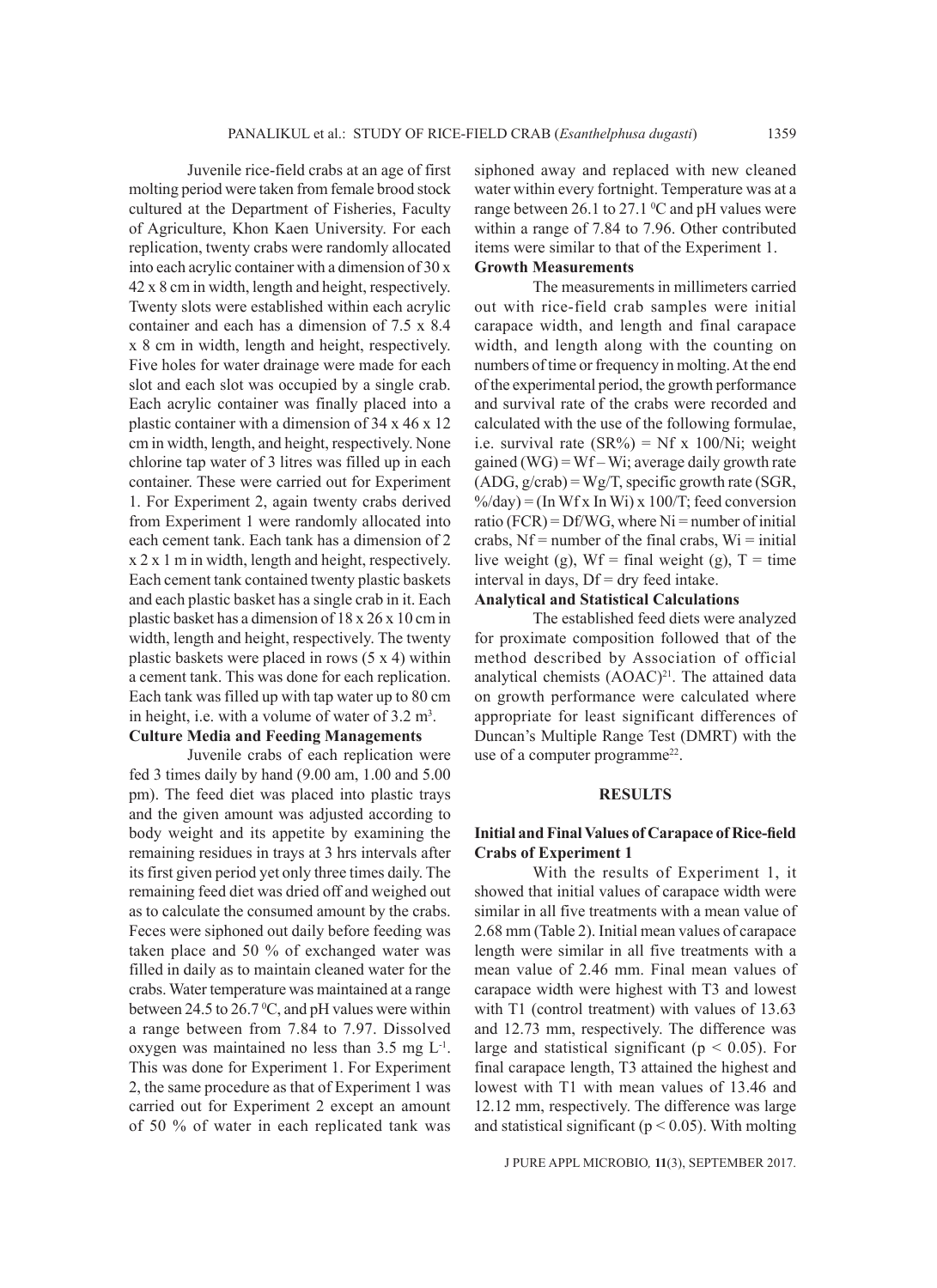frequency, it showed that the highest number of molting was found with T3 and lowest with T1 with mean values of 6 and 5.25 times, respectively. The difference was large and statistically significant (p  $< 0.05$ ).

With initial weights (Wi), the rice-field crabs initially attained a similar mean value of 0.0045 g in all five treatments (Table 3). At the end of the experimental period (60 days), final weights of the rice-field crabs ranged from 0.7828 to 1.0437 g for T1 and T3, respectively. The difference was large and statistically significant ( $p = 0.05$ ). For weight gained (WG), mean values of weight

**Table 1.** Formulation and proximate composition of the ingredients of five treatments of five different feed diets used in Experiment 1 (% on dry matter basis).

| Ingredients $(\% )$  |                                                                                        |                          | Amount used $(\% )$      |              |                          |
|----------------------|----------------------------------------------------------------------------------------|--------------------------|--------------------------|--------------|--------------------------|
|                      | Diet1(T1)                                                                              | Diet <sub>2</sub> $(T2)$ | Diet <sub>3</sub> $(T3)$ | Diet $4(T4)$ | Diet <sub>5</sub> $(T5)$ |
| Chitosan             | $\theta$                                                                               | 1                        | $\overline{2}$           | 3            | $\overline{4}$           |
| Fish meal            | 10.5                                                                                   | 10.5                     | 10.5                     | 10.5         | 10.5                     |
| Broken rice          | 1.35                                                                                   | 1.35                     | 1.35                     | 1.35         | 1.35                     |
| Corn                 | 4.50                                                                                   | 4.50                     | 4.50                     | 4.50         | 4.50                     |
| Soybean meal         | 50.0                                                                                   | 50.0                     | 50.0                     | 50.0         | 50.0                     |
| Rice bran            | 20.24                                                                                  | 20.24                    | 20.24                    | 20.24        | 20.24                    |
| Wheat                | 3.00                                                                                   | 3.00                     | 3.00                     | 3.00         | 3.00                     |
| Crab meal            | 0.5                                                                                    | 0.5                      | 0.5                      | 0.5          | 0.5                      |
| Soybean oil          | 1.0                                                                                    | 1.0                      | 1.0                      | 1.0          | 0.6363                   |
| cellulose            | 3.6363                                                                                 | 2.6363                   | 1.6363                   | 0.6363       | $\theta$                 |
| Limestone            | 4.21                                                                                   | 4.21                     | 4.21                     | 4.21         | 4.21                     |
| Mineral <sup>1</sup> | 0.7637                                                                                 | 0.7637                   | 0.7637                   | 0.7637       | 0.7637                   |
| vitamin $2$          | 0.3                                                                                    | 0.3                      | 0.3                      | 0.3          | 0.3                      |
| Total                | 100                                                                                    | 100                      | 100                      | 100          | 100                      |
|                      | Chemical composition by proximate analysis $(g \ kg-1$ dry weight on dry matter basis) |                          |                          |              |                          |
| Moisture             | 8.65                                                                                   | 8.34                     | 8.75                     | 8.25         | 8.92                     |
| Protein              | 33.24                                                                                  | 33.56                    | 33.50                    | 33.41        | 33.35                    |
| Lipid                | 6.02                                                                                   | 6.15                     | 6.10                     | 6.21         | 6.75                     |
| Fibre                | 7.64                                                                                   | 7.49                     | 7.52                     | 6.89         | 7.31                     |
| Ash                  | 11.05                                                                                  | 10.95                    | 11.34                    | 11.82        | 11.91                    |

<sup>1</sup> Mineral kg<sup>-1</sup>: Calcium carbonate (CaCO<sub>3</sub>) 6 g., Magnesium sulfate (MgSO<sub>4</sub>.7 H<sub>2</sub>O) 1 g., Zinc sulfate (ZnSO<sub>4</sub>.7 H<sub>2</sub>O) 0.6 g., Ferrous sulfate (FeSO<sub>4</sub>.7 H<sub>2</sub>O) 0.03 g., Copper sulfate (CuSO<sub>4</sub>.5H<sub>2</sub>O) 0.007 g., Potassium iodide (KI) 0.001g.<br><sup>2</sup> Vitamin ka<sup>-1</sup>: Vitamin A 30.000II I Vitamin D 6.000II I Vitamin E 9.000 mg. Vitamin K 5.250 m Vitamin kg-1: Vitamin A 30,000IU, Vitamin D 6,000IU, Vitamin E 9.000 mg., Vitamin K 5.250 mg., thiamine 3.750 mg., Riboflavin 6.000 mg., Pyridoxine 10.500 mg., Pantothenic acid 45.000 mg., Folic acid 0.750 mg., Ascorbic acid 45.000 mg., Cobalamin 0.045 mg.

**Table 2.** Initial carapace width and length, final carapace width and length and frequency in molting of the Esanthelphusa dugasti as influenced by five different levels of chitosan (T1-T5).

| Treatments/parameters         |                    |                    | Dietary chitosan levels |                    |                    |  |  |
|-------------------------------|--------------------|--------------------|-------------------------|--------------------|--------------------|--|--|
|                               | T1(0%)             | T2(1%)             | T3(2%)                  | T4(3%)             | T5(4%)             |  |  |
| Initial carapace width, (mm)  | 2.68               | 2.68               | 2.68                    | 2.68               | 2.68               |  |  |
| Initial carapace length, (mm) | 2.46               | 2.46               | 2.46                    | 2.46               | 2.46               |  |  |
| final carapace width, (mm)    | 12.73 <sup>b</sup> | 13.52 <sup>a</sup> | $13.63^a$               | $13.24^{ab}$       | $13.14^{ab}$       |  |  |
| final carapace length, (mm)   | 12.12 <sup>b</sup> | 13.34a             | $13.46^a$               | 13.06 <sup>a</sup> | 12.97 <sup>a</sup> |  |  |
| Frequency in molting (times)  | 5 2.5 $^{\circ}$   | 5 75 <sup>ab</sup> | $6^a$                   | 5.5 <sup>bc</sup>  | 5.5 <sup>bc</sup>  |  |  |
|                               |                    |                    |                         |                    |                    |  |  |

Letter(s) within rows indicated least significant differences (LSD) of means of Duncan's Multiple Range Test (DMRT) at probability ( $p < 0.05$ ).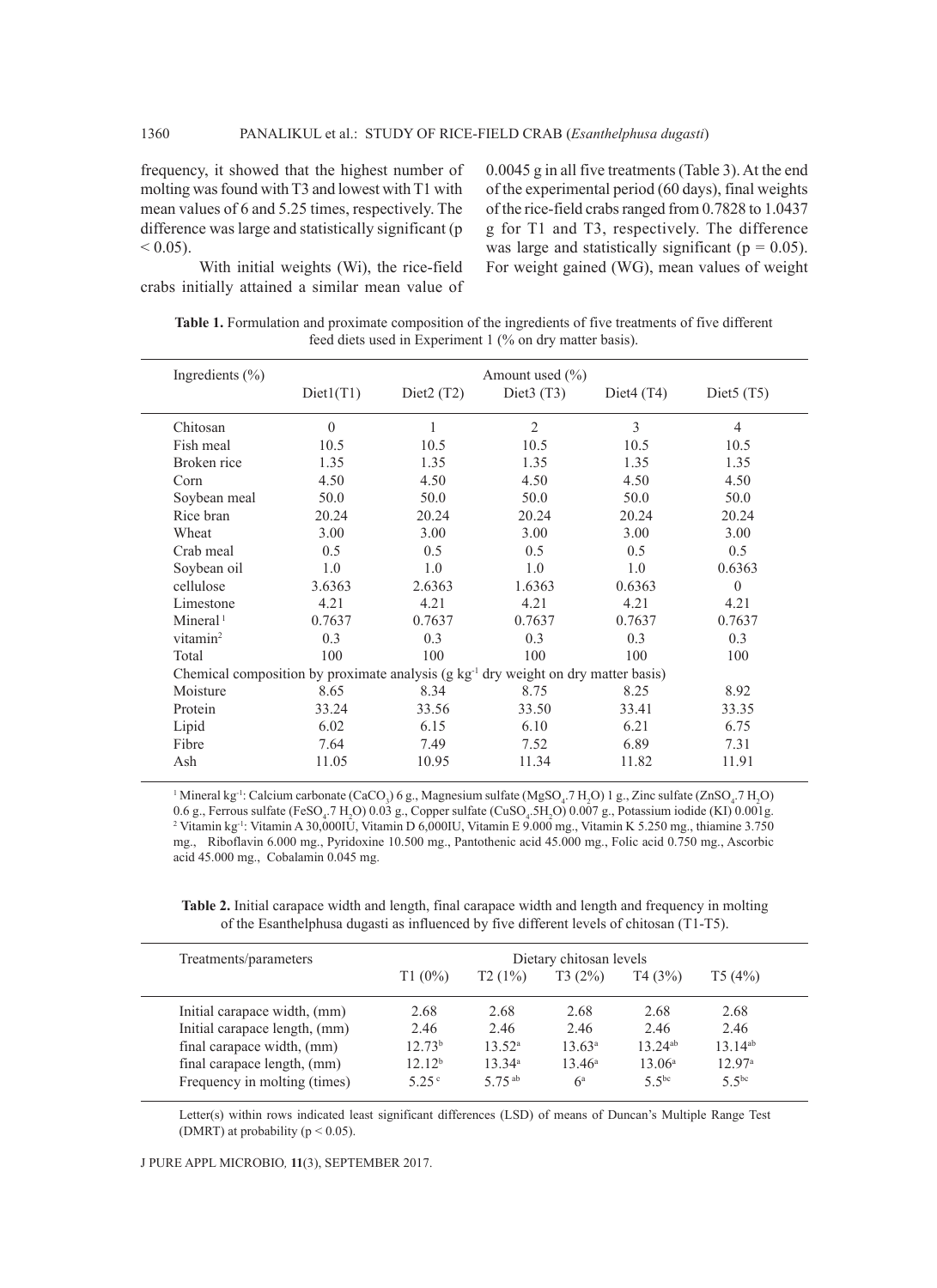gained ranged from 0.7783 to 1.0392 g for T1 and T3, respectively. The difference was large and statistically significant ( $p = 0.05$ ). With average daily growth rate (ADG), mean values of ADG of rice-field crabs ranged from 0.0130 to 0.0173 g for T1 and T3, respectively. The difference was large and statistically significant ( $p < 0.05$ ). Specific growth rate (%) of rice-field crabs was highest

**Table 3.** Growth performance, feed utilization and survival rate of the *Esanthelphusa dugasti* as influenced by five different levels of supplementary chitosan (T1-T5).

| Treatments/parameters           |                    |                    | Dietary chitosan levels |                 |                        |
|---------------------------------|--------------------|--------------------|-------------------------|-----------------|------------------------|
|                                 | $T1(0\%)$          | $T2(1\%)$          | $T3(2\%)$               | T4(3%)          | T5(4%)                 |
| Initial weight (Wi)             | 0.0045             | 0.0045             | 0.0045                  | 0.0045          | 0.0045                 |
| Final weight (Wf)               | 0.7828c            | $0.9523^{ab}$      | $1.0437$ <sup>a</sup>   | $0.8928^{bc}$   | $0.8238^{bc}$          |
| Weight gained (WG)              | 0.7783c            | $0.9478^{ab}$      | 1.0392a                 | $0.8883^{bc}$   | $0.8192^{bc}$          |
| Average daily growth rate (ADG) | $0.0130^{\circ}$   | $0.0158^{ab}$      | $0.0173^a$              | $0.0148^{bc}$   | $0.0137$ <sup>bc</sup> |
| Specific growth rate $(SGR, %)$ | 8.92 <sup>ab</sup> | 892ab              | 9.07 <sup>a</sup>       | $8.81^{bc}$     | 8.68c                  |
| Feed conversion ratio (FCR)     | $1.55^{\rm a}$     | 1.29 <sup>bc</sup> | 1.23c                   | $1.46^{ab}$     | 1.53 <sup>a</sup>      |
| Survival rate $(SR, %)$         | 75 <sup>a</sup>    | 77 <sup>a</sup>    | $77^a$                  | 76 <sup>a</sup> | 72 <sup>a</sup>        |

Letter(s) within rows indicated least significant differences (LSD) of means of Duncan's Multiple Range Test (DMRT) at probability ( $p < 0.05$ ).

**Table 4.** Initial carapace width, length, and final carapace width, length and frequency molting numbers of the *Esanthelphusa dugasti* as influenced by two types of feed diet, recorded at 90 days of age.

| Treatments/Parameters       | Type of feed diets     |                           |  |  |
|-----------------------------|------------------------|---------------------------|--|--|
|                             | Fish flesh meat $(T1)$ | Formulated feed diet (T2) |  |  |
| Initial carapace width, mm  | 11.90                  | 11.90                     |  |  |
| Initial carapace length, mm | 10.75                  | 10.75                     |  |  |
| final carapace width, mm    | 32.01 <sup>a</sup>     | 31.80 <sup>a</sup>        |  |  |
| final carapace length, mm   | $25.65^{\rm a}$        | 26.17 <sup>a</sup>        |  |  |
| Frequency molting (time)    | $6.5^{\rm a}$          | $6.5^{\rm a}$             |  |  |

Letter(s) within rows indicated least significant differences (LSD) of means of Duncan's Multiple Range Test (DMRT) at probability ( $p \le 0.05$ .).

**Table 5.** Initial and final weights (g), weight gained (g), average daily growth rate (g), specific growth rate  $(\%)$  and survival rate  $(\%)$  of the *Esanthelphusa dugasti* as influenced by fish flesh meat (T1) and formulated feed diet (T2), recorded at 90 days of age

| Parameters                      | Type of feed diets     |                           |  |  |
|---------------------------------|------------------------|---------------------------|--|--|
|                                 | Fish flesh meat $(T1)$ | Formulated feed diet (T2) |  |  |
| Initial weight (Wi)             | 0.77                   | 0.77                      |  |  |
| Final weight (Wf)               | 11.59 <sup>a</sup>     | 11.12 <sup>a</sup>        |  |  |
| Weight gained (WG)              | 10.82 <sup>a</sup>     | $10.35^{\circ}$           |  |  |
| Average daily growth rate (ADG) | 0.120 <sup>a</sup>     | $0.115^a$                 |  |  |
| Specific growth rate (SGR (%)   | 3.01 <sup>a</sup>      | 2.97 <sup>a</sup>         |  |  |
| Survival rate SR $(\% )$        | 67.50 <sup>b</sup>     | 78 75 <sup>a</sup>        |  |  |

Letter(s) within rows indicated least significant differences (LSD) of means of Duncan's Multiple Range Test (DMRT) at probability ( $p < 0.05$ .).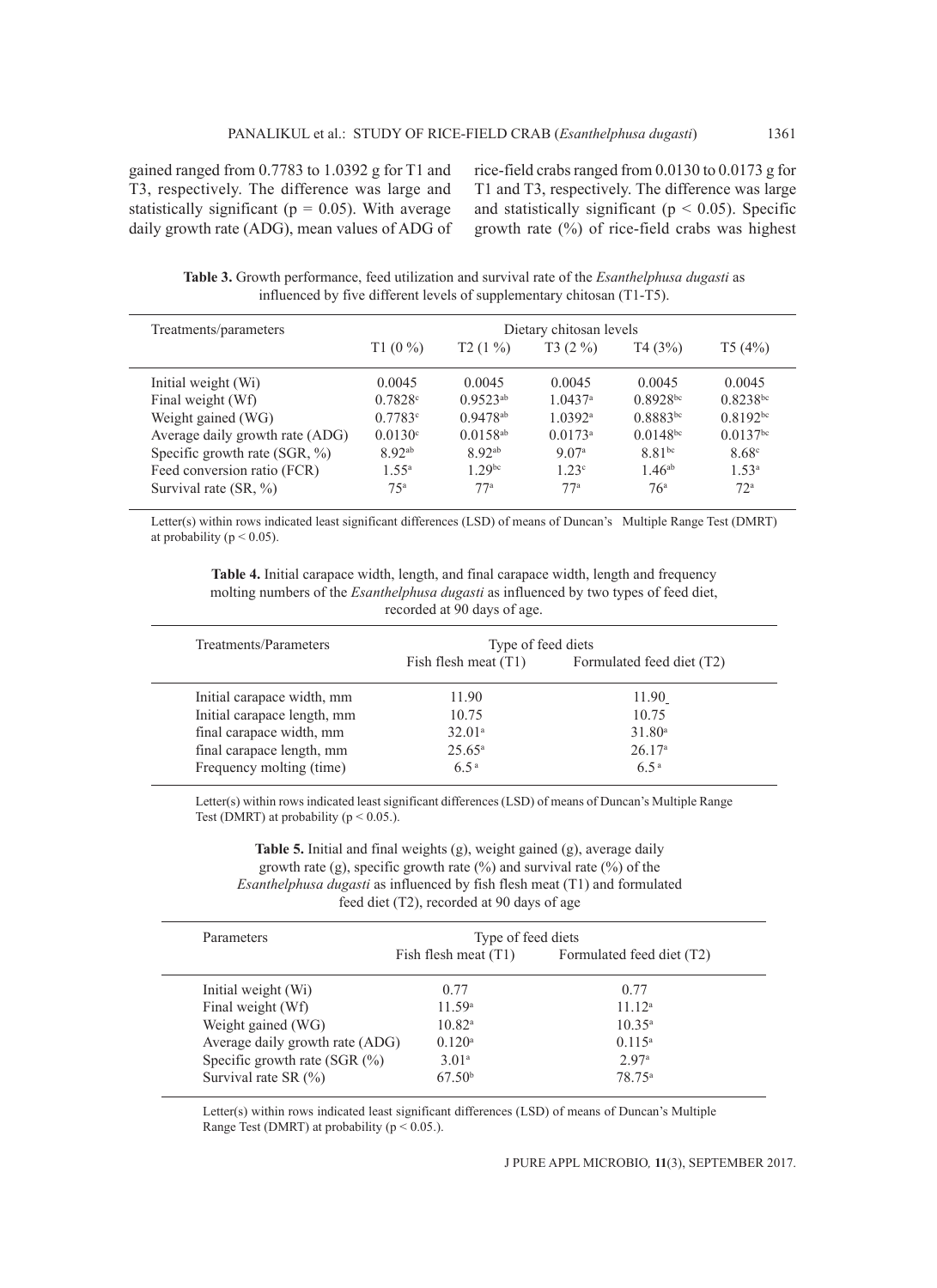with T3 and lowest with T5 with mean values of 9.07 and 8.68 %, respectively. The difference was large and statistically significant ( $p < 0.05$ ). For feed conversion ratio, T1 gave the highest and least with T3 with mean values of 1.55 and 1.23, respectively. The difference was large and statistically significant. With survival rate (SR), T2 and T3 attained the highest with a similar value of 77 % and lowest with T5 with a mean value of 72  $\frac{0}{6}$ .

### **Growth Measurements on Rice-field Crabs of Experiment 2**

For initial carapace width, mean value of carapace width was 11.90 mm for both treatments (T1 and T2) and initial carapace length of 10.75 also for both treatments (Table 4). At the end of the experimental period (90-day of age), mean values of final carapace width were 32.01 and 31.80 for T1 and T2, respectively. There was no statistical significant differences found, whilst mean value of final carapace length was 6.5 mm for both treatments and there was no statistical significant differences found. With mean values of initial weights, it was found that mean values of individual crab of both treatments were the same (0.77 g) whilst mean values of the final weights were 11.59 and 11.12 g for T1 and T2, respectively (Table 5). For weight gained, it was found that mean values were 10.82 and 10.35 g for T1 and T2, respectively. There was no statistical difference found. With average daily growth rate, T1 and T2 gave values of 0.120 and 0.115, respectively. There was no difference found between the two treatments. Similarly, there was no statistical difference found between T1 and T2 on specific growth rate (%). Both treatments gave values of 3.01 and 2.97 % for T1 and T2, respectively. For survival rate, T1 was lesser than T2 with values of 67.50 and 78.75 %, respectively. The difference was large and statistically significant ( $p < 0.05$ ).

#### **DISCUSSION**

At the beginning of the experimental period, it was found that initial values of carapace width of the rice-field crabs were similar in all five treatments. The results indicated that individual rice-field crab attained a similar size thus the crabs should have had a similar form of growth and development. At the end of the experimental

J PURE APPL MICROBIO*,* **11**(3), SEPTEMBER 2017.

period of 60 days, the results showed that carapace width of T3 (2 % chitosan) was the highest and significantly ( $p < 0.05$ ) higher than T1 (control). Higher levels of chitosan higher than T3 gave a similar carapace width as that of T3. The results indicated that chitosan had its significant effect on growth of the rice-field crabs at only this level. This trend was also found with carapace length along with frequency in molting where T3 gave the highest. Therefore, an amount of 2 % of chitosan of T3 should be an utmost level for use in the feed diet. Chitosan hastened growth of aquatic creatures had been reported by a number of workers such as , Nui *et al.*12, Esteban *et al.*15,16, Ortuno *et al.*17, Cuesta *et al.*<sup>18</sup>, Wang and Chen<sup>23</sup> and Cha *et al.*<sup>24</sup>. A clearer effect of chitosan was evidently found on final weights of rice-field crabs. That is T3 gave the highest weight than the rest and the difference was large and statistically significant ( $p < 0.05$ ). This trend was also found with weight gained, average daily growth rate, specific growth rate and survival rate. This must be attributable to a 2 % chitosan chemical added to the feed diet hastened growth of the rice-field crabs. A decline in final weight, weight gained, average daily growth rate, specific growth rate and survival rate was found with T4 and T5. The decline may be due to an excessive amount needed for growth of the rice-field crabs. Nui *et al.*<sup>12</sup> stated that medium chitosan level in the feed diet gave benefited effects on growth and survival rate of the *Litopenaeus vannamei* and recommended that the optimum supplemented level was at a range of 2.13 to 2.67 g kg-1 feed diet. Nui *et al.*<sup>25</sup> reported that the optimum supplement of dietary chitosan level for the culturing of *Penaeus monodon* was at a rate of 0.19-0.21%. Therefore, the best level of chitosan to be used for rice-field crab culture is 2 % (T3). This result was attained from an age of the rice-field crabs of 60 days. In the study of Attasart *et al.*26, The chitosan feed additive dose at 100 ppm was found to positively affect the juvenile shrimp (about 2 g wet weight) growth and frequency of molting, the results reflect that chitosan can promote the shrimp growth, it was the same with ours. So the positive effect of chitosan maybe also relate to the rice-field crab culture. Rice-field crabs are susceptible to many pathogens that either lower their resistance or enhance the pathogenicity of the pathogens. Therefore, chitosan utilization should be immuneopotentiating and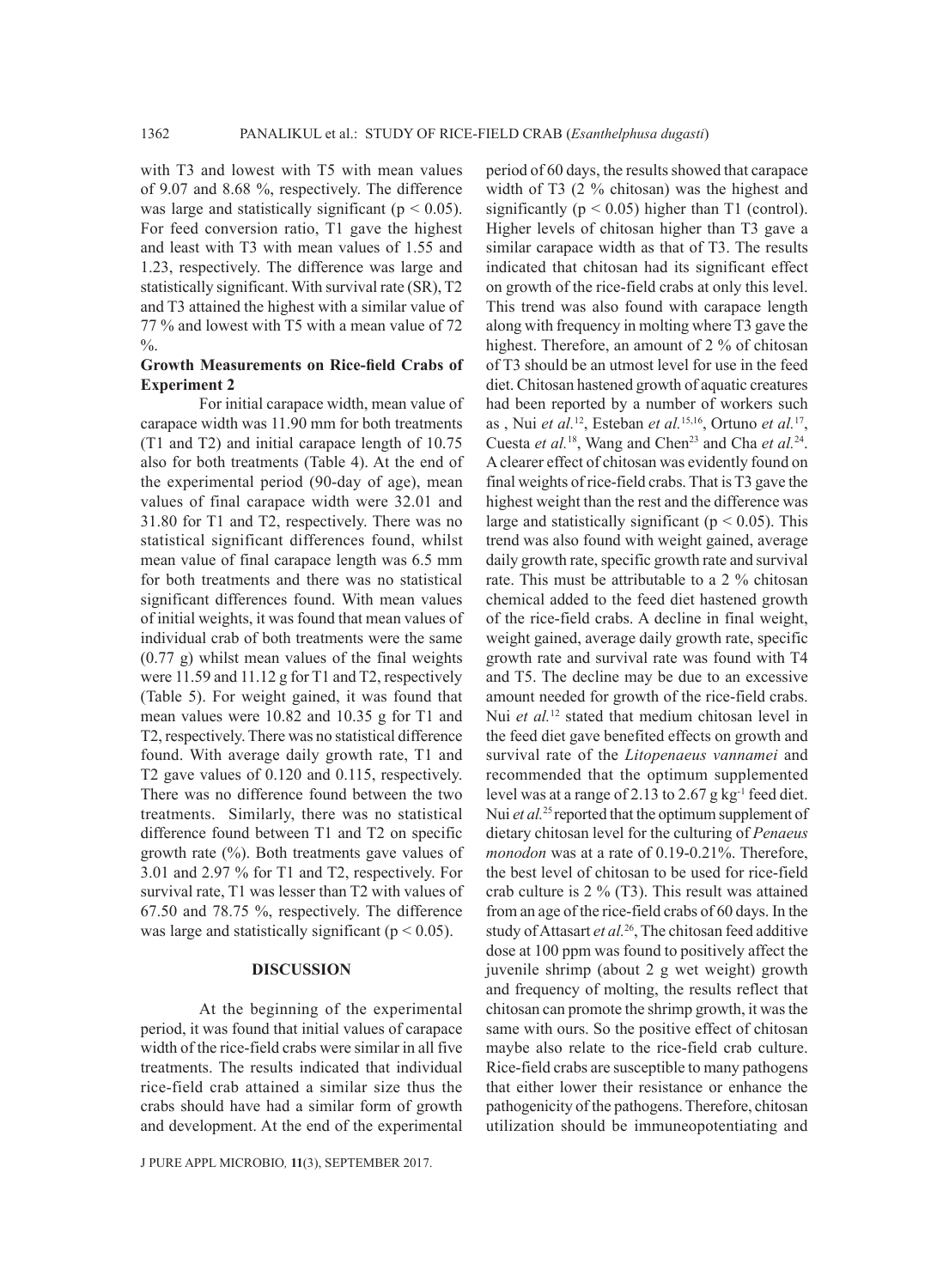antimicrobial functions in animals<sup>27</sup>. Furthermore, chitosan can play an important role in organic crab farming in aspects to improve feed quality, water quality management, the rice-field crab health and the culture system sanitation<sup>26</sup>.

With the results of Experiment 2, it revealed that there was no statistical significant found between T1 (flesh fish meat) and T2 (formulated feed diet) on final carapace width and length of the rice-field crabs. Both of them were similar. A similar trend was also found with frequency numbers in molting. That is both gave a mean value in molting of 6.5 times. The results suggested that both feed diets possessed a similar effect in promoting growth of the rice-field crabs. A similar trend as that of width and length of the rice-field crabs was also found with final weights, weight gained, average daily growth rate and specific growth rate. However, a significant result was found with survival rate  $(\%)$ . That is T2 of the formulated feed diet was statistically higher than T1 ( $p < 0.05$ ). This may be attributable to perhaps chitosan contents in the formulated feed diet encouraged a rapid growth of the rice-field crabs of T3 apart from other nutrient contents in the feed diet. Thus this result confirms a significant effect of chitosan of the former experiment (Experiment 1). In general, natural food available for aquatic creature like fish should perhaps be able to facilitate growth of the rice-field crabs as that of the formulated feed diet. But it turned out that survival rate (%) of rice-field crabs was significantly higher for formulated feed diet than fish flesh meat alone. This suggested adequate nutritive elements in the formulated feed diet for a better survival of the rice-field crabs. Therefore, this formulated feed diet should have reached its ultimate standing for use in culturing rice-field crabs for some considerable production.

### **CONCLUSIONS**

The results of this study revealed that chitosan chemical has its significant effect on growth and development of the rice-crabs. The most appropriate level of chitosan to be added to the feed diet is 2 % (on dry matter basis). Other higher levels may not necessary for use in the feed diet. Chitosan of 2 % in the feed diet of T3 of the Experiment 1 when used in the Experiment 2

significantly ( $p < 0.05$ ) encouraged survival rate (%) of the rice-field crabs better than the use of fish flesh meat alone (T1 of Experiment 2).

#### **ACKNOWLEDGEMENTS**

The authors wish to express their sincere thanks to: the Higher Education Research Promotion and National Research University Project of Thailand, Office of the Higher Education Commission, through the Food and Functional Food Research Cluster of Khon Kaen University for financial assistance (Khon Kaen University Ph.D. Programme No. 54104). Thanks are also due to the Department of Fisheries, Faculty of Agriculture, Nong khai Campus, Khon Kaen University for facilities provided.

### **REFERENCES**

- 1. Thaiso, K.: Assessment of Dietary Protein Level on Nursing and Culturing Rice-field Crab, Esanthelphusa dugasti: Department of Fisheries, KhonKaen University, 2013; pp 100.
- 2. Naiyanetr, P.: Six new species of freshwater crabs of Thailand: Abstr. Natn. Conf. Agri. Bioi. Sci. Kasetsart University, Bangkok, 1978; pp 84.
- 3. Naiyanetr, P. :Three new species of freshwater crabs of Thailand. Abstr. 20th Conf. Fish. Sec., Kasetsart University, Bangkok, 1982; pp 3.
- 4. Naiyanetr, P. On three new genera of Thai ricefield crabs allied to Somanniathelphusa Bott, 1968 (Crustacea: Decapoda: Brachyura: Parathelphusidae). *Raffles Bulletin of Zoology,*  1994; **42**(3): 695-700.
- 5. Ng, P. K. L., Naiyanetr, P. New and recently described freshwater crabs (Crustacea: Decapoda: Brachyura: Potamidae, Gecarcinucidae and Parathelphusidae) from Thailand. *Zool. Verh. Leiden,* 1993; **284**: 1-117, figs. 1-68.
- 6. Yeo, D. C. J., Nguyen, X. Q. Description of a new species of Somanniathelphusa (Decapoda, Brachyura, Parathelphusidae) from Vietnam. *Crustaceana,* 1999; **72**(3): 339-349.
- 7. Yeo, D. C. J., Ng, P. K. L., Cumberlidge, N., Magalhaes, C., Daniels, S. R., Campos, M. R. Global diversity of crabs (Crustacea: Decapoda: Brachyura) in freshwater. *Hydrobiologia,* 2008; **595**: 275-286.
- 8. Yaemput, S., Dekumyoy, P., Visiassuk, K. The natural fish intermediate host of *Paragonimus siamensis* (Miyazaki and Wykoff, 1965) in Thailand. *Southeast Asian J. Trop. Med. Public Health,* 1994; **25**: 284-290.